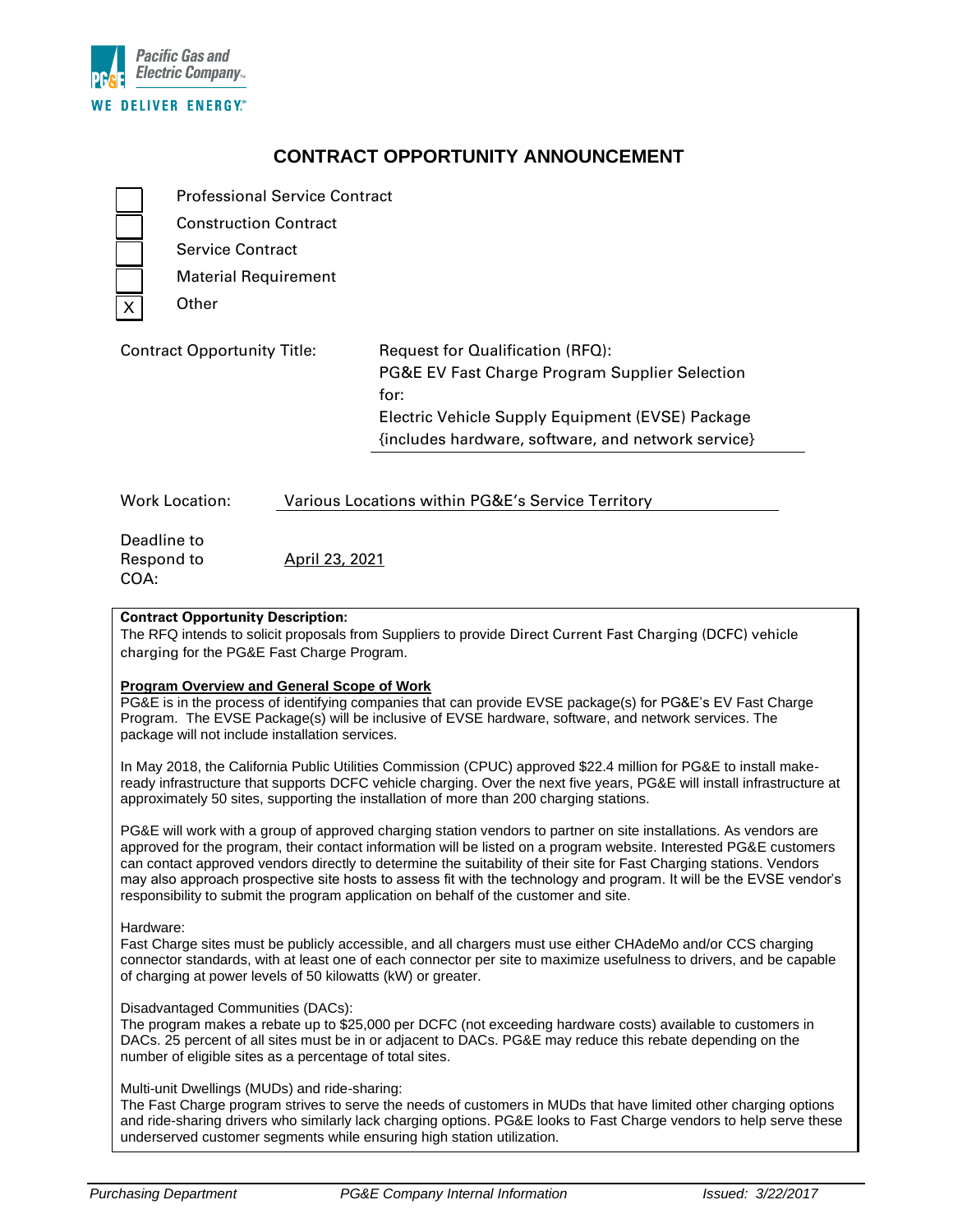

RFQ – This process is intended to receive the qualifications and price quotations for suppliers of EVSE Packages that meet PG&E's minimum requirements. PG&E will not limit the list of suppliers; all supplier EVSE Packages that meet minimum requirements will be qualified. Suppliers will have the option to qualify EVSE packages every 6 months.

#### **All EVSE Packages Must Meet Minimum Requirements:**

#### **Hardware Requirements:**

- The EVSE(s) shall be 50kW or higher DCFC.
- The EVSE(s) shall have secure wireless or cellular communications integral to the unit
- Include a charge connector compliant in SAE J1772.
- Compliant with NEC article 625.
- Rated for outdoor usage, NEMA 3R or better and an operating temperature range of: 0 to 122F.
- Shall be network ready able to communicate with a network management system (NMS) and use Open Charge Point Protocol (OCPP 1.5 or later).
- ADA Compliant.

#### **Software & Network Requirements:**

- Software to control, operate, communicate, diagnose, and capture data.
- The supplier shall provide network services capable of tracking usage, collecting data, billing customers and managing electrical loads.
- The EVSE software shall be certified to receive an OpenADR 2.0b signal.

#### **Bidder Requirements:**

- The EVSE Package(s) must be inclusive of all hardware, software, and network services.
- Supplier shall be an authorized distributer of specified EVSE hardware and software and authorized to provide the required services.
- Supplier shall be regularly and continuously engaged in the business and have EVSE installed and operational in the United States for at least three years immediately preceding the bid due date.
- Supplier shall be able to service the entire PG&E Service Territory (see PG&E Service Territory Map).

All interested companies with expertise, experience and the capability of providing high quality services for the above-mentioned work must respond to this Contract Opportunity Announcement in accordance with the schedule described below.

Companies interested in pre-qualifying for this work must:

- E-mail a PG&E representative at [EVFastCharge@pge.com](mailto:EVFastCharge@pge.com) by **April 23, 2021** for inclusion and authorization to access the RFQ via PG&E's online sourcing tool, PowerAdvocate. Please include the following information: Company name, e-mail address, contact name, and phone number.
- PG&E will issue an RFQ through PowerAdvocate for suppliers to provide specific unit qualifications and pricing for PG&E Review.
- PG&E will evaluate and select suppliers that meet the minimum requirements outlined in the RFQ. These suppliers will be added to a PG&E website for participating Site Host's to review and select approved EVSE Packages.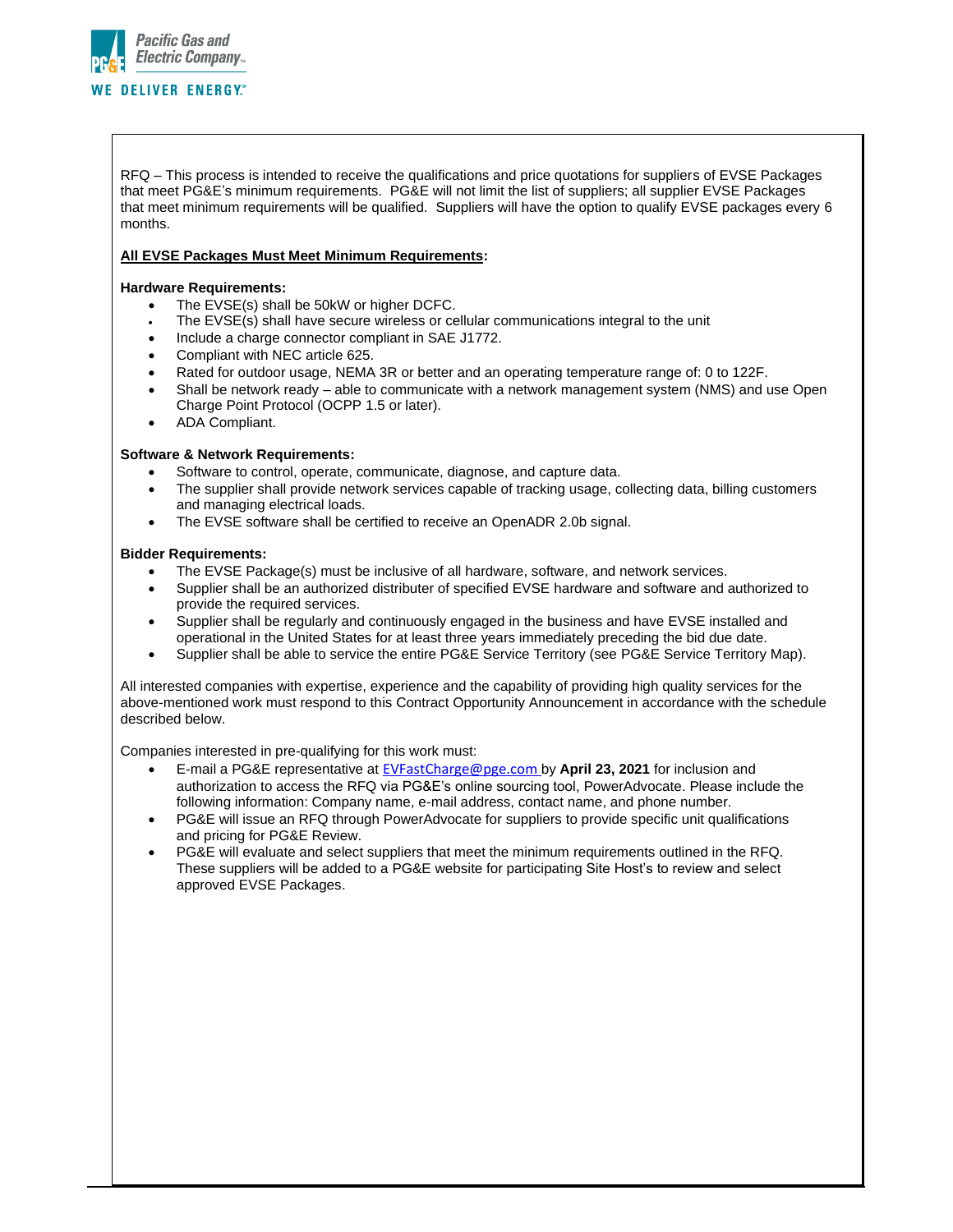

| PG&E Contact: Jack Sui |              | E-Mail Address: | jack.sui@pge.com |
|------------------------|--------------|-----------------|------------------|
| Phone No.              | 925.490.3838 |                 |                  |
| Department:            | ED Sourcing  | Date Submitted: | 4/5/2021         |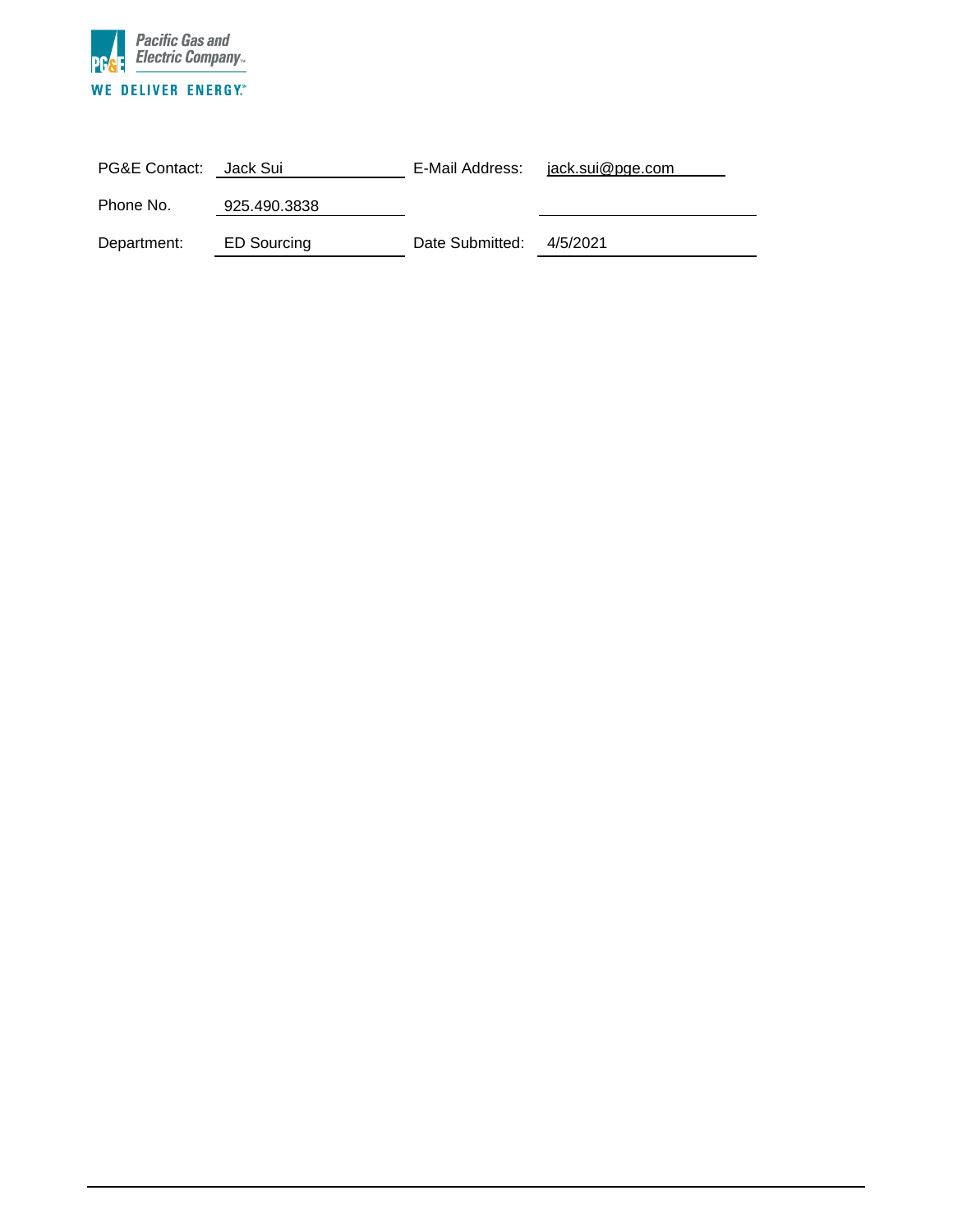

## **Definitions & Abbreviations**

DAC – Disadvantaged Community.

DCFC – (Direct Current Fast Charging) – a 50kW and above, high-powered, EV charging station eligible to participate in the Fast Charge Program.

EV – Electric Vehicle.

EV Charge Network Program – A pilot program to install EVSE in PG&E's service territory.

EV Service Connection – Traditional utility infrastructure from the utility distribution system to the meter, this may include but is not limited to cable, conductors, conduit, transformers and associated substructures from the utility distribution system.

EV Supply Infrastructure – Infrastructure from the meter ("but not including the meter") to the parking space, this may include panel, cable and conduit necessary to deliver power to the parking space.

EVSE – Electric vehicle supply equipment used for charging EVs. The conductors, including the ungrounded, grounded, and equipment grounding conductors, the electric vehicle connectors, attachment plugs, and all other fittings, devices, power outlets, or apparatuses installed specifically for the purpose of delivering energy from the premises wiring to the electric vehicle. Dev ices include software and communications devices necessary to network enable the EVSE.

EVSE Package – Inclusive of EVSE hardware (physical components), software, and network services. The package will not include installation services. Physical components include internal electronics, controllers, cord, EV-compatible plug and telecommunications devices to share data and enable network connections. Software components include applications to manage the charging, billing, driver access, and administration of the EV Charge Network Program.

MUD – Multi-unit dwelling.

- PG&E Pacific Gas and Electric Company.
- PowerAdvocate PG&E's online sourcing platform.

Program – EV Fast Charge Program.

Rebate – Payment from PG&E to site host under the EV Charge Owner Program.

Site Host – PG&E selected site to participate in EV Charge Network Program. Eligible site hosts include MUDs and workplaces.

Supplier – Bidder; third party EVSE Package Provider.